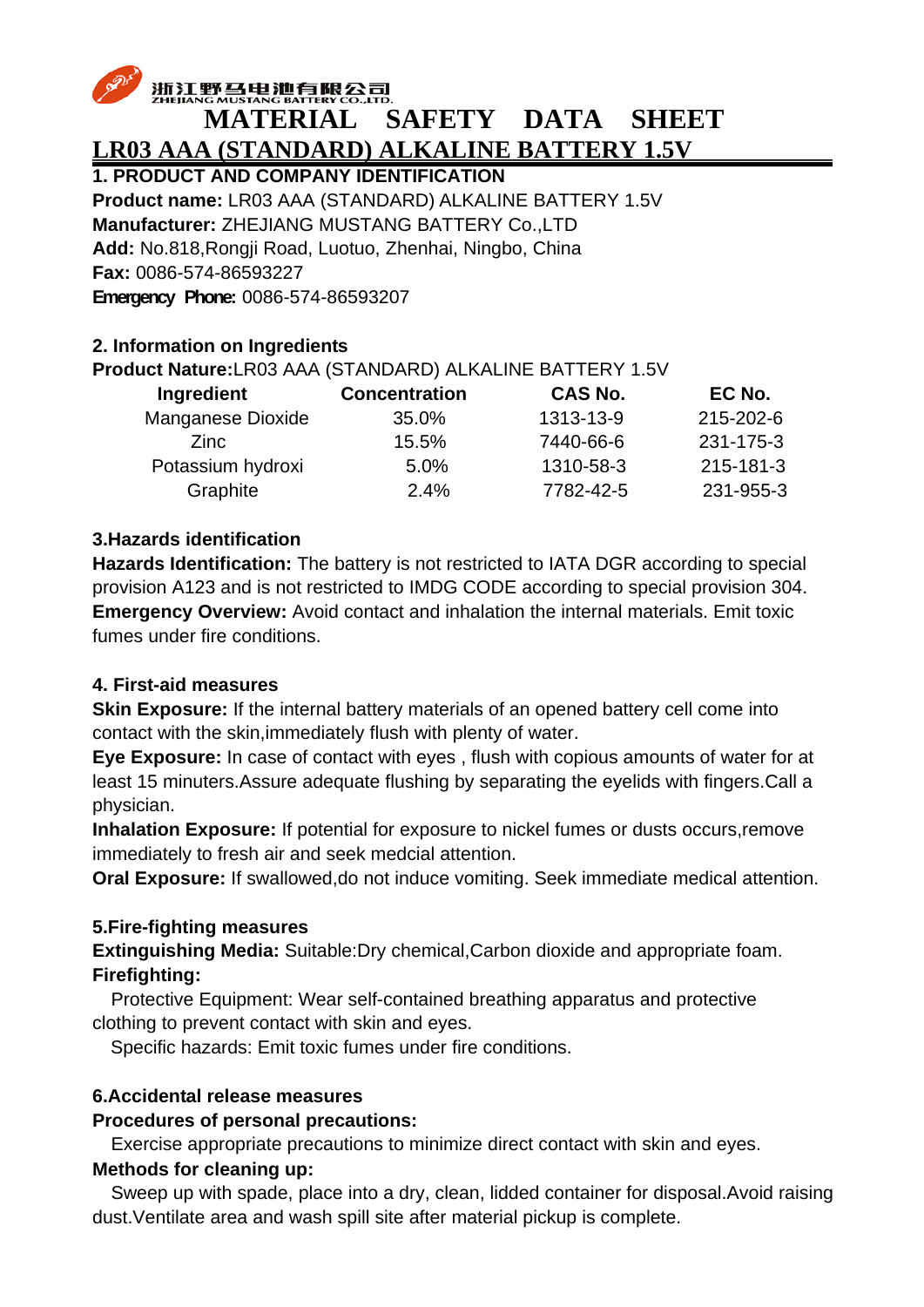# 浙江野马电池有限公司

# **MATERIAL SAFETY DATA SHEET LR03 AAA (STANDARD) ALKALINE BATTERY 1.5V**

# **7. Handling and storage**

**Handling:**Wear appropriate protective clothing and safety gloves.Avoid contact and inhalation the internal materials.Keep away from ignition sources,heat and flame. Incompatibilities:strong oxidizing agents,corrosives and foods. Such batteries must be packed in inner packaging in such a manner as to effectively prevent short circuits and to prevent movement which could lead to short circuits.No smoking at working site. **Storage:** Store in a cool,well-ventilated area.Keep away from ignition sources,heat and flame.Store in a tightly closed container.Incompatibilities:strong oxidizing agents, corrosives and foods.

# **8.Exposure control/PPE**

**Engineering Controls:**Use ventilation equipment if available.

# **Personal Protective Equipment:**

**Colthing:**Wear appropriate protective clothing.

**Hand:**Safety gloves.

**Other Protect:**No smoking,drinking and eating at working site.Wash thoroughly after handling.

### **9.Physical and chemical properties**

| Appearance:           |                                   | Yellow and black metal cylinder shell (containing dielectric) |           |
|-----------------------|-----------------------------------|---------------------------------------------------------------|-----------|
| Odor:                 | Weak odor                         |                                                               |           |
| <b>Melting Point:</b> | $>300^{\circ}$ C                  | <b>PH Value:</b>                                              | $12 - 13$ |
| <b>Solubility:</b>    | Partial slightly soluble in water |                                                               |           |

# **10.Stability and Reactivity**

**Stability:** Stable under normal temperatures and pressures.

**Materials to Avoid:** Strong oxidizing agents,corrosives.

**Conditions to Avoid:** Avoid exposure to heat and open flame. Do not puncture, crush or incinerate. Prevent short circuits.Prevent movement which could lead to short circuits. Do not attempt to recharge this battery.

**Hazardous Polymerization:** Will not occur.

**Hazardous Decomposition Products:** When exposed to extreme heat/fire batteries may rupture leaking corrosive material and/or emit toxic fumes. Burning batteries may emit toxic fumes of zinc oxide and manganese oxide.

# **11.Toxicological information**

**Toxicity Data:** Not available.

**Irritation Data:** The internal battery materials may cause irritation to eyes and skin.

# **12.Ecological information**

No data available.

# **13.Disposal considerations**

#### **Appropriate Method of Disposal of substance:**

Dispose of in accordance with all applicable federal, state and local regulations.